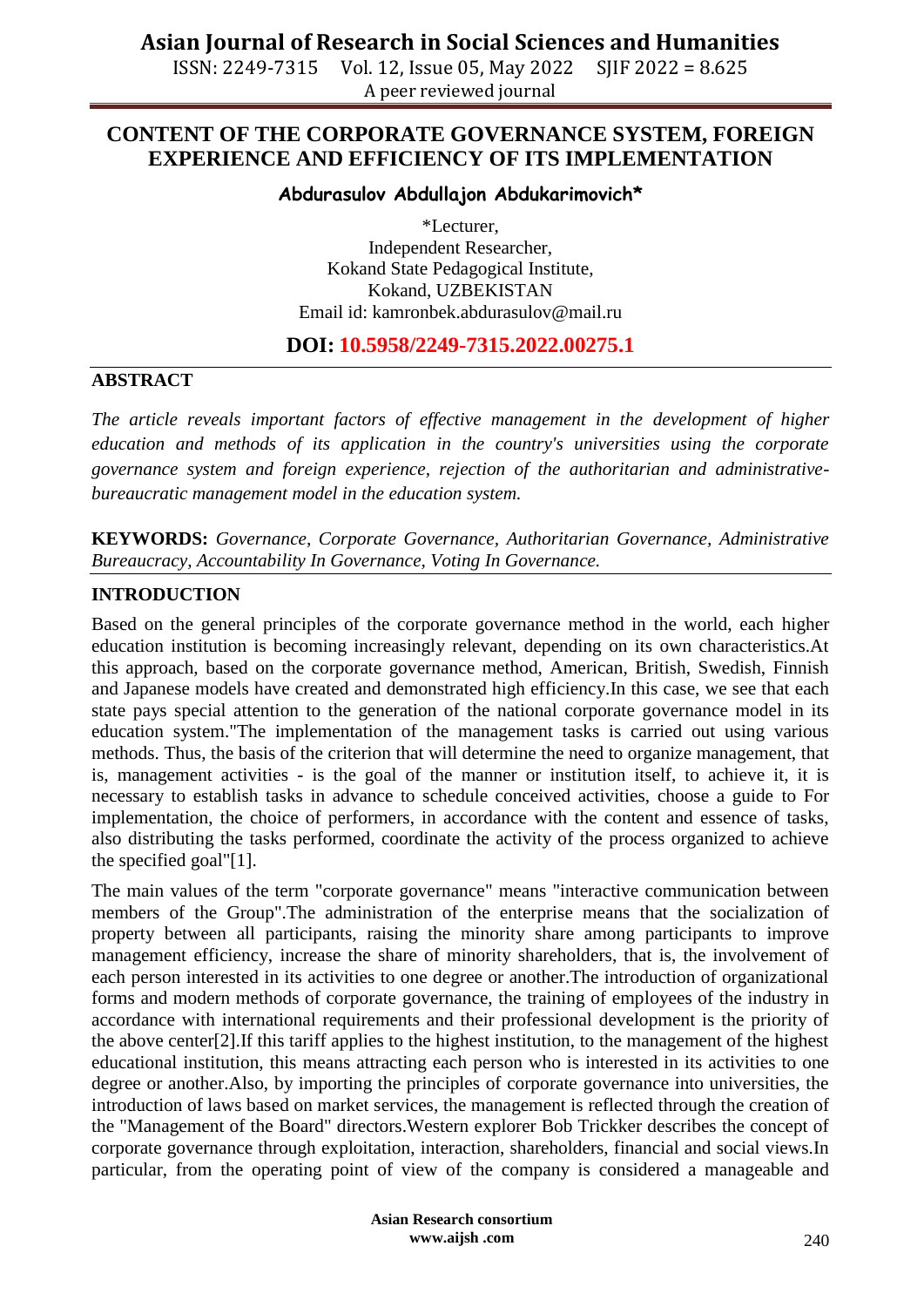ISSN: 2249-7315 Vol. 12, Issue 05, May 2022 SJIF 2022 = 8.625 A peer reviewed journal

controlled corporate governance system, and the Board of Directors is responsible for managing the company.The role of shareholders in the administration is to appoint the composition of directors and auditors and form the composition of the leadership, which satisfies their own interests.

In 2006, at the international conference held in Washington called "Ethics and Value in Higher Education" and in 2007, organized at a seminar called "Principles of Management in Higher Education", the main problem was aimed at creating effective control models of the management system and ensuring his future influence [3]. Because the time itself began to demand approaches how well manage free and independent persons and the need to create democratic relations.As stated in the study of the Professor of Pakistan University of Saradhi Khalid Zaman under the name "Effective Management and Quality of Education in the Higher Education of the World", that all over the world it is impossible to create an effective management model in the Higher Education system, but is responsible for the management itself in the leadership itself and leads to quality and efficiency[4]. The presence of voting and the launch of the accountability management administration in the highest educational institution forms liberal traditions. As a result, the educational institution forms a medium of freedom.

Exploring the advantages of the global trend in the management of worldwide potential institutions of higher education and regular research are also conducted to create more perfect management.By the XXI century in developed foreign universities, the corporate administration model was tested in practice and as a result over the past years was described as the most efficient system.However, for the social change of the principles of the corporate governance system, its internal structures and social change in laws, it becomes necessary to adapt to the requirements of the time and coordinate the democratic principles of each state.Consequently, the creation of innovative models of educational institutions in the developed higher educational institutions and research centers of the world and are held several studies within the framework of the need to reform existing models."Administrative staff in an educational institution is necessary for the development of functional aspects of management, achieving labor productivity, responsible approach to work, the ability to lead the goal, adaptation of the management of an educational institution to the internal and external changes, the introduction of innovative news and improving innovative technologies to manage Required knowledge, skills and qualifications[5]. Therefore, primarily the need for worldview, knowledge, relations with time and readiness to innovates and increase creativity from managers and professors and teachers working in a higher education system.

In recent years, special attention is paid to upgrading management methods.The head of our state said that we have invested many contributions and radically changed the principles and approaches to corporate governance, ensuring its real market relations, and also refused to work conservative views, but at a time when the creation of joint-stock companies around the world and corporate Management is considered the main method, he stressed that in this regard, the work performed is not satisfactory and there are still many tasks that must be performed.The corporate method is an important condition for the transition to a market economy, which requires the vital need for the experience of developed countries, and also especially the issues of the introduction of young specialists who have modern knowledge of management and marketing methods and their use in practice are relevant tasks[6].Therefore, the need for importing and preparing for the laws of a market economy and capitalist relations to the highest institution.To do this, it is necessary to abandon conservative views, authoritarian and administrative bureaucratic departments by implementing the principles of corporate governance in higher education.

"If you want to change the world, the strongest weapon is knowledge", this thought was expressed, when the famous statesman, Nilson Mendel politician [7]. Proof of these views we see from the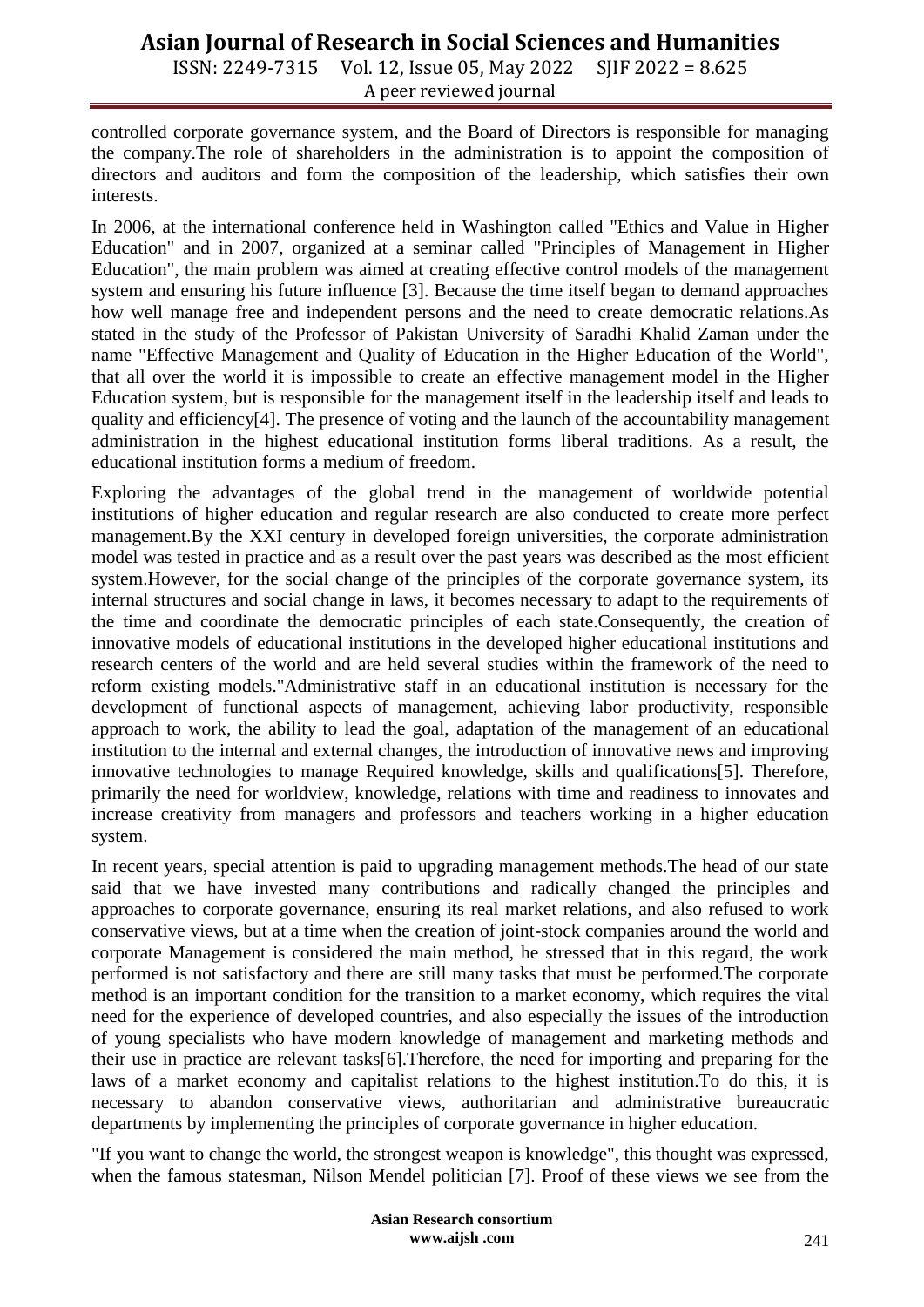ISSN: 2249-7315 Vol. 12, Issue 05, May 2022 SJIF 2022 = 8.625 A peer reviewed journal

experience of developing developed countries today.Indeed, if you draw attention to the development of countries such as Japan, Germany, Finland, Sweden, Singapore, the education system and powerful higher education institutions can be understood by the local economy.

Analysis of research shows that Harvard University was recognized as the best university in the world.In second place if the Stanford University is celebrated, the University of Cambridge ranks third [8]. Also from the list of the best ten universities, the University of Massachusetts, California University in Burkli, Princeton University, Oxford University, University of Columbia, California Institute of Technology and University of Chicago, are occupied.The potential of these universities depends on the existence of strong and efficient management.In these higher educational institutions, the principles of corporate governance are also presented, it will take part in the private sector management to parents and forms public control.

There is no doubt that it is expected that the experience of the United States of America will study the experience of developed countries in the study of effective methods of management of higher education. The USA system is unique in many ways in the spectrum of higher education systems around the world.Unlike most countries, there is no other Central Agency responsible for the highest education in the USA Department of Education or in the country. The role of the federal government is limited.Thanks to the reorganization of other USA state structures, the country's higher education system is not concentrated in one way.State universities and colleges are not the federal government, in accordance with state control.Educational institutions have much more independent management rights.These features are manifestations of corporate governance and the state in the decentralization of the higher education system, depend on the highest organizations on the management and absence of standards.Therefore, higher educational institutions of the United States are considered effective and high quality education. Since the quality of high education, science develops in conditions of real academic freedom.

Today, one of the concepts widely used in the world, no doubt is the concept of corporate governance.The main joint-stock companies organized by corporate governance authorities, the regional and global economy of transnational corporations are high.Based on this, serious attention is paid to the effective organization of corporate governance systems by almost all over the world, especially in our country.Because of the factors, it is advisable to correctly understand the economic nature of corporate governance, its goals and objectives.The economic nature of corporate governance has been studied over the years, and in this regard can be evidence of the diversity of the opinions of researchers.In the end, "today Uzbekistan is the task of ensuring the development of the economy based on innovation.Therefore, reforms in the education system in Uzbekistan remain closely related to the emergence of new changes in the economy.The system of education of Uzbekistan amounted to a number of changes in the next 20 years.At the same time, there are problems with a close solution in the education system of Uzbekistan"[9]. As a solution for these problems, the need to reform, change, modernizing higher education is also mentioned in high tribune.Therefore, the Ministry of Higher and Middle Special Educational Institutions introduces innovative approaches to the management of higher education, creating a competitive environment in training and thanks to this, the work of creating vocational education is carried out voluntarily.As part of such changes, there is a practice as an experiment to ensure academic independence in higher educational institutions, testing corporate governance for some higher educational institutions.

According to the theories of education management, the structure of corporate governance determines the distribution of rights and obligations between the various participants in the leadership of higher educational institutions.This determines the adoption of processes and procedures between the private sector, members of the Council, managers and other shareholders.From the point of view of shareholders, the Corporate Governance Council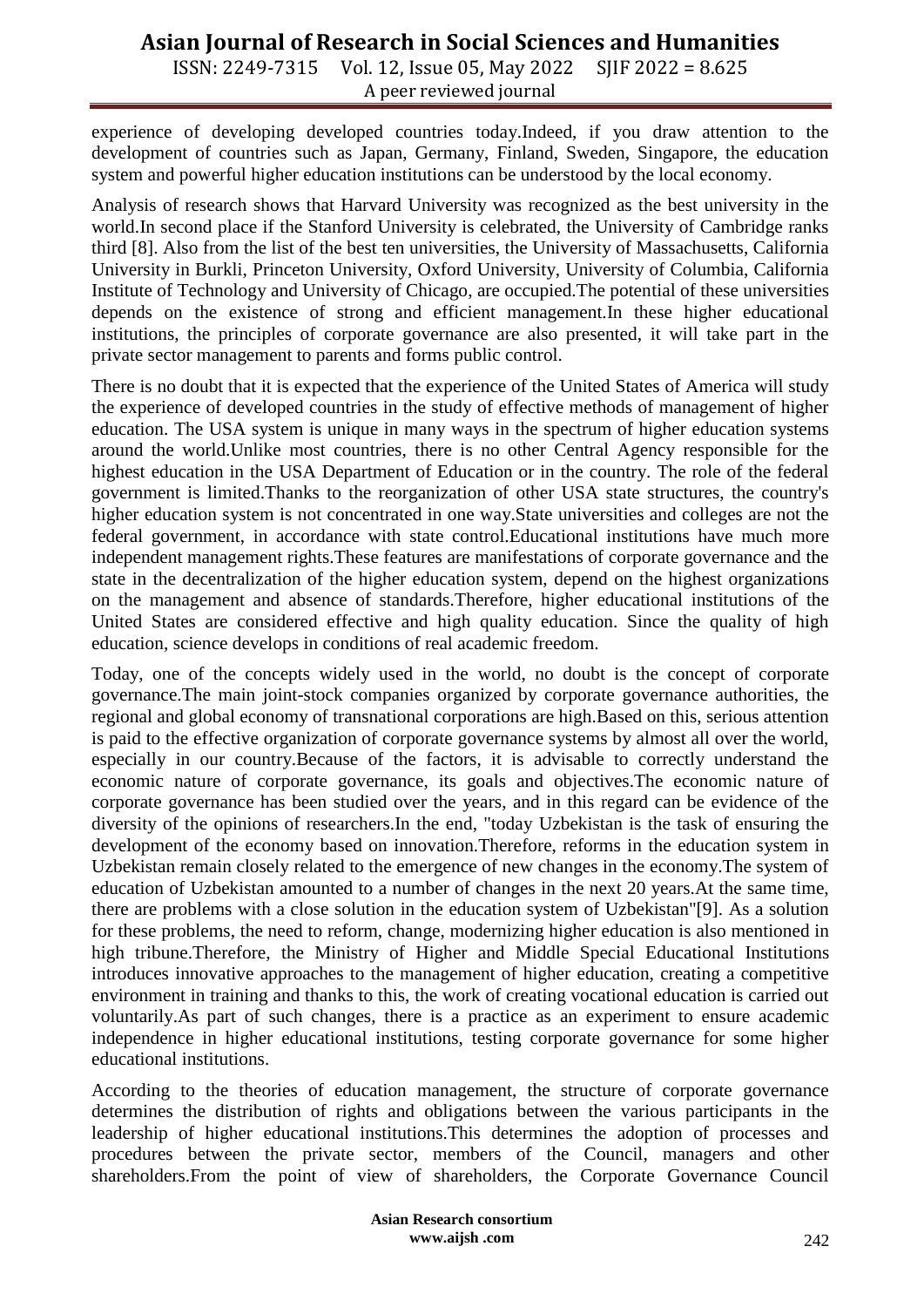ISSN: 2249-7315 Vol. 12, Issue 05, May 2022 SJIF 2022 = 8.625 A peer reviewed journal

participates in the activities of the corporate division and its shareholders, managers, external auditors and others.Corporate governance is characterized as a process that is the responsibility and rights of the highest educational institution.From a financial and economic point of view, corporate governance represents relations between the financial conduct of the highest educational institution and their return.In this case, special attention is paid to protecting property rights and investors.From a social point of view, corporate governance is explained by providing a balance between socio-economic and public and individual objectives.

In general, the principles of corporate governance are:

- Legality;
- Justice;
- Accountability;
- Duty;
- Frankness;
- Transparency.

The principle of legitimacy of corporate governance is corporate governance on the basis of legislation established by the state, which should be legal.

The principle of justice is equally in the corporate structure, regardless of the joint-stock share, should ensure the rights and interests of minority shareholders.

Reporting to contributions and shareholders in corporate governance are organized on the basis of the principle of accountability.The corporate structure is responsible for the current financial and economic activities, the Supervisory Board for monitoring the activities of the Executive Body, and the practice is organized on the basis of the principle of responsibility.The corporate structure should also publish preliminary information (reports) to attract investment.In this case, the information is declared to adhere to the principle of information about the transparency of information.

In conclusion, the introduction of the principles of corporate governance into higher education institutions issues radical changes in the education system.The administration of openness, transparency, legitimacy and public control will be created and developed in this higher education.The experience of developed countries also leads to the introduction of corporate governance, market and for the requirements of time.

#### **LIST OF USED LITERATURE**

- **1.** Shamuratov R. Оrganization of activities of higher education system andimprovement of the management process technologies. Scientific Bulletin of NamanganState University: Vol. 1: Iss. 8, Article 70. 2019.Available at: https:/ /uzjournals.edu.uz/namdu/vol1/iss8/70
- **2.** [https://old.xs.uz/index.php/homepage/iqtisodijot/item/6838-korporativ-boshqaruv-zamonaviy](https://old.xs.uz/index.php/homepage/iqtisodijot/item/6838-korporativ-boshqaruv-zamonaviy-usul-va-jondashuvlar)[usul-va-jondashuvlar\(](https://old.xs.uz/index.php/homepage/iqtisodijot/item/6838-korporativ-boshqaruv-zamonaviy-usul-va-jondashuvlar)Corporate Governance: Modern Methods and Approaches)
- **3.** Henard, F., Mitterle, A., 2009. Governance and Quality Guidelines in Higher Education: a Review of Governance Arrangements and Quality Assurance Guidelines. OECD/Directorate for Education, France, Paris.
- **4.** Khalid Zaman. Quality guidelines for good governance in higher education across the Globe. Pacific Science Review B: Humanities and Social Sciences 1 (2015) 1e7. journal homepage: [www.journals.elsevier.com/pacific-sciencereview-b-humanities-and-social-sciences.](http://www.journals.elsevier.com/pacific-sciencereview-b-humanities-and-social-sciences)